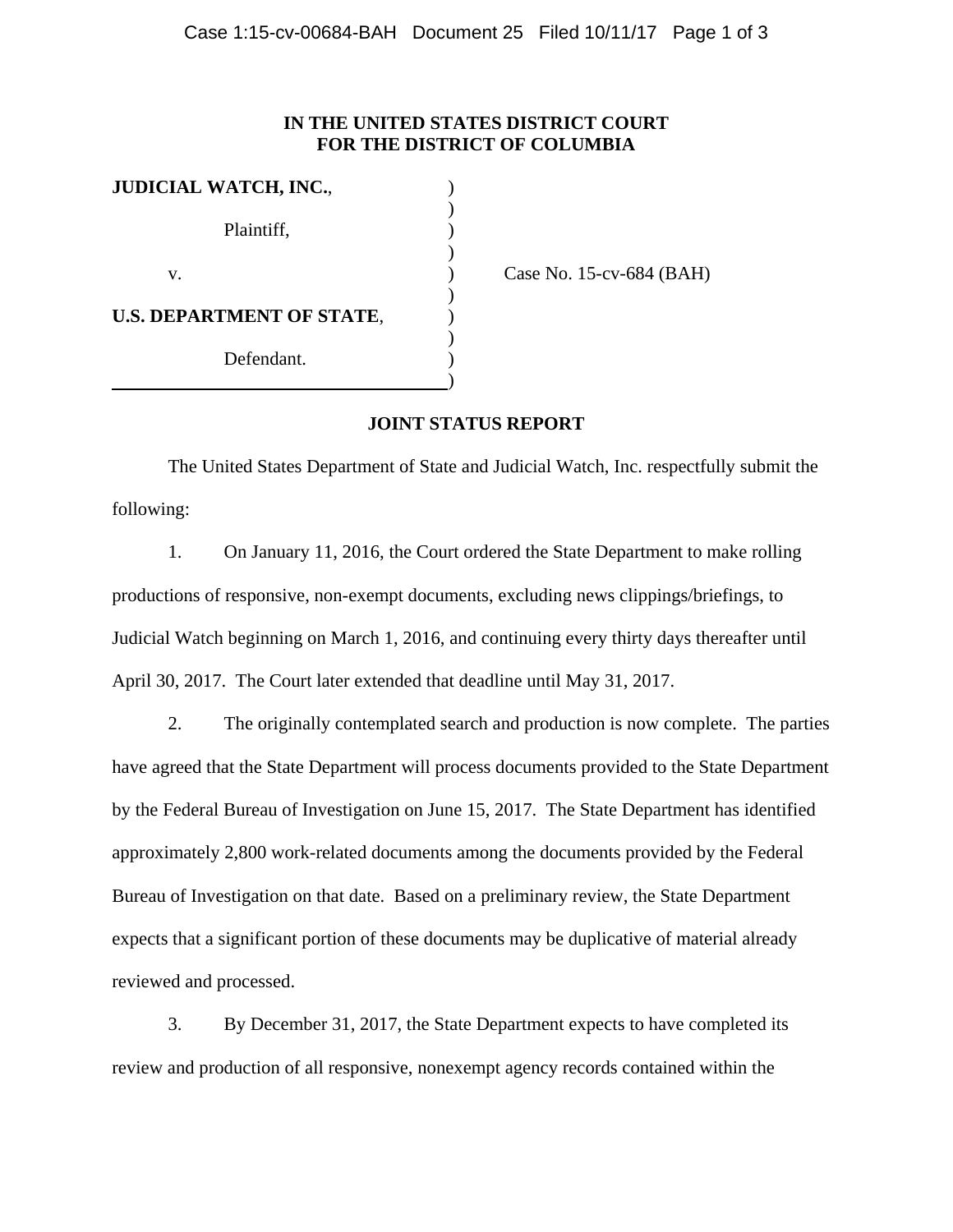documents provided by the Federal Bureau of Investigation on June 15, 2017. All such responsive, nonexempt agency records will be posted to the State Department's website.

Respectfully submitted,

/*s/ Michael Bekesha* BRETT A. SHUMATE D.C. Bar No. 995749 Civil Division Judicial Watch, Inc. 425 3rd Street, SW, Suite 800 ELIZABETH J. SHAPIRO Telephone: (202) 646-5172 Email: mbekesha@judicialwatch.org */s/ James Bickford*

Deputy Assistant Attorney General

Washington, DC 20024 Deputy Director, Federal Programs Branch

 JAMES BICKFORD *Counsel for Plaintiff* New York Bar No. 5163498 Trial Attorney, U.S. Department of Justice Civil Division, Federal Programs Branch 20 Massachusetts Avenue, NW Washington, DC 20530 James.Bickford@usdoj.gov Telephone: (202) 305-7632 Facsimile: (202) 616-8470

*Counsel for Defendant* 

Dated: October 11, 2017